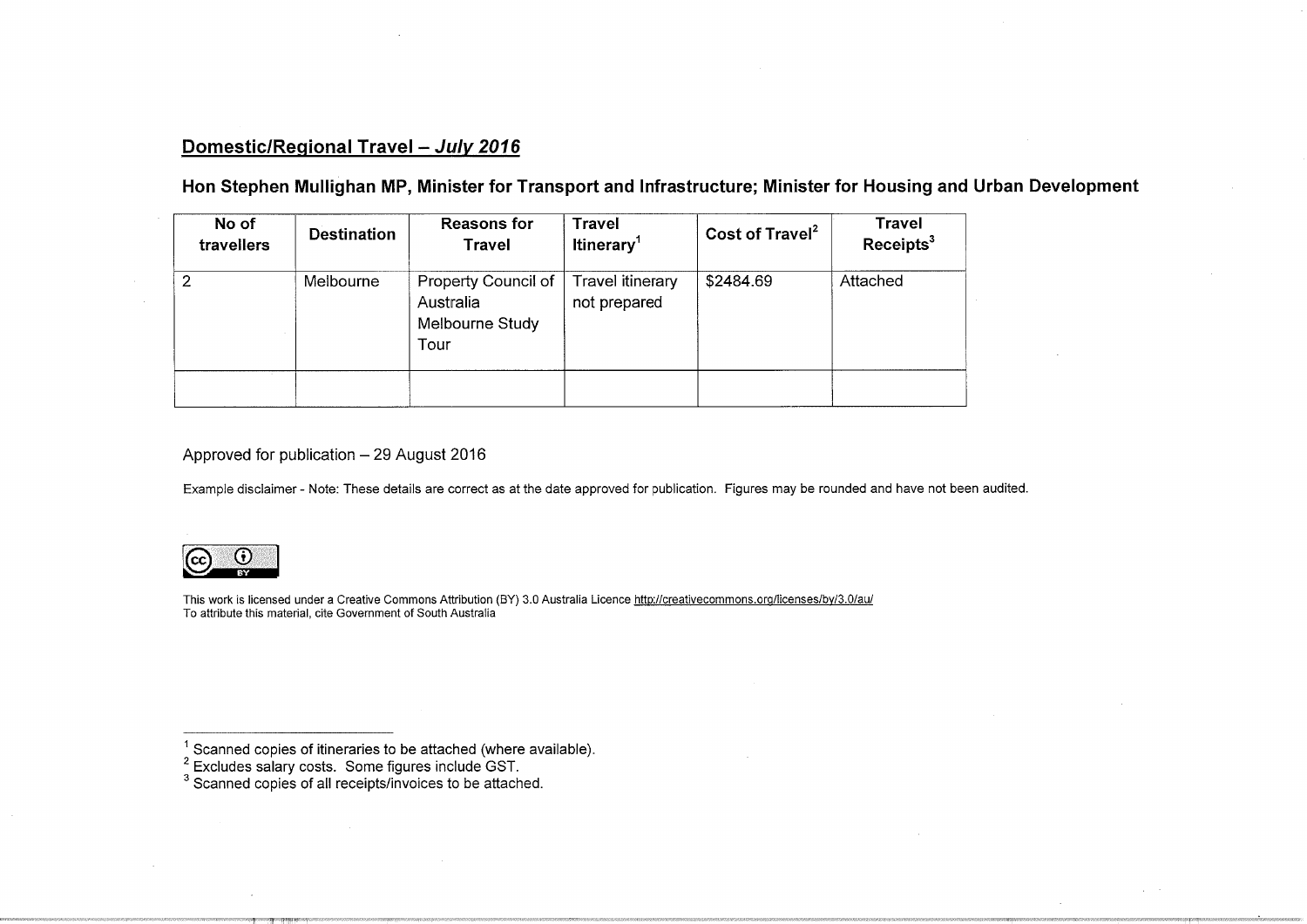

CARLSON WAGONLIT AUS PTY LTD BRANCH: A159SO LEVEL 14<br>33 KING WILLIAM ST ADELAIDE<br>SA 5000

 $\frac{1}{3}$   $\frac{1}{3}$ 

ABN: 83 069 087 538 PHONE: 08-8124-9300

TO: DPTI MIN TR&NSPORT & INFRASTRU LVL 12, ROMA MITCHELL HSE LOCATOR : TTUWRM<br>136 NORTH TCE OUR REF : AEI043. 136 NORTH TCE 12000 OUR REF : AEI0439231C<br>
ADELAIDE SA 5000 AGENT : SELF BOOKING

AGENT : SELF BOOKING SELF BOOKING

RECORD OF CHARGE TAX INVOICE

|         | INV NO: 32759-16 |
|---------|------------------|
|         | DATE: 14JUL16    |
| PAGE: 1 |                  |
|         |                  |

FOR: MR STEPHEN C MULLIGHAN ORDER NUMBER: SANDRA SWALLING COST CENTRE: 01522

- - - - *ITINERARY - -*

\*\*\* AIR/RAIL/BUS \*\*\* FROM TO CARRIER FLT/CL ST DATE DEPART ARRIVE MEALS BAGS<br>ELECTRONIC LIFE ON MOVING AND CONTINUATION STROP REEAK IPC DELAIDE MELBOURNE QANTAS—AIR 692 M OK.20JUL 4:00P 5:SOP BREAK IPC  $3H$ MELBOURNE ADELAIDE QANTAS AIR 689 M OK 22JUL 3:OOP 3:BOP BREAK 1PC 73H

 $-$  - - - - - - - - - -  $C$  O S T - -

| 9100 915310<br>QANTAS AIRWAYTKT NO QF              | <i>INCL 45.64</i>  | TAX        | 465.14 |
|----------------------------------------------------|--------------------|------------|--------|
| INCLUDES 6.36 AIRLINE TICKETING CHARGE             |                    | <i>GST</i> | 46.52  |
| DOB<br>TKT NO<br>DOM OBT FEE                       |                    |            | 16.00  |
|                                                    |                    | GST.       | 1.60   |
| TOTAL EXCLUDING GST<br>***                         |                    | 481.14     |        |
| ***                                                |                    | 48.12      |        |
| TOTAL GST<br>TOTAL CHARGES THIS INVOICE ***<br>*** |                    |            | 529.26 |
| PAYMENT CHARGED TO                                 | VT***********52625 |            | 17.60  |
| PAYMENT BY VI************52625                     | 9100915310<br>ጥሯጥ  |            | 511.66 |
| *** BALANCE DUE THIS INVOICE ****                  |                    |            | 0.00   |
|                                                    |                    |            |        |
|                                                    |                    |            |        |

PLEASE REMIT ALL PAYMENT DUE TO: CARLSON WAGONLIT TRAVEL ACCOUNTS RECEIVABLE LEVEL 6, 333 QUEEN STREET<br>MELBOURNE VIC 3000 MELBOURNE VIC

Carlson Wagonlit Travel, Accounts Receivable, Locked Bag A3010, Sydney South NSW 1235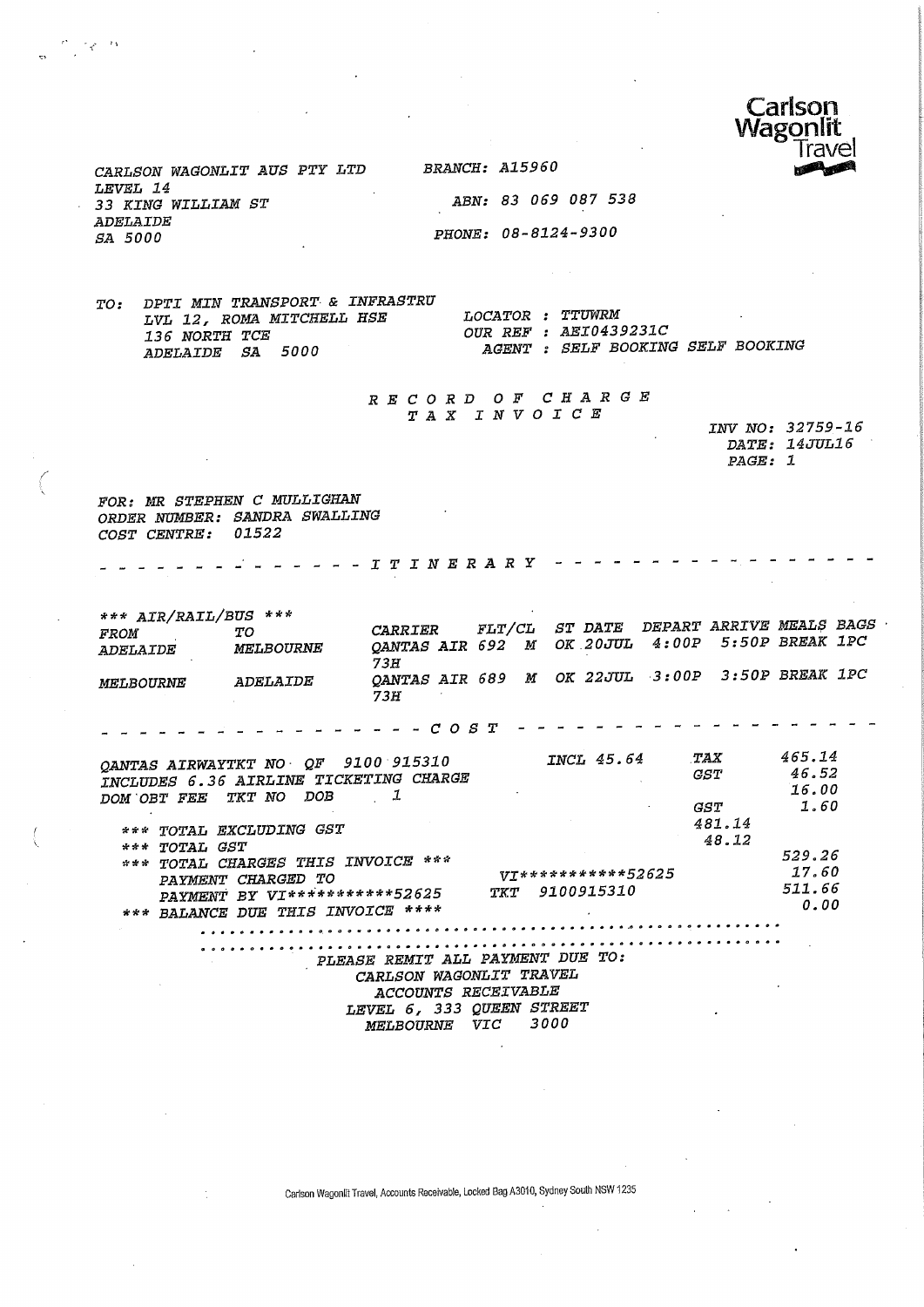

CARLSON WAGONLIT AUS PTY LTD LEVEL 14 33 KING WILLIAM ST ADELAIDE SA 5000

BRANCH: A15960

 $ABN: 83069087538$ PHONE: 08-8124-9300

DPTI MIN TRANSPORT & INFRASTRU  $TO:$ LOCATOR : FGPNUD LVL 12, ROMA MITCHELL HSE OUR REF : AEI0439233C 136 NORTH TCE AGENT : SELF BOOKING SELF BOOKING ADELAIDE SA 5000

#### RECORD OF CHARGE TAX INVOICE

INV NO: 32762-16 DATE: 14JUL16 PAGE: 1

FOR: MR NICOLA LOMBARDI ORDER NUMBER: SANDRA SWALLING COST CENTRE: 01522

- - - - - - - - - - - - - I T I N E R A R Y - - - -

 $***$  AIR/RAIL/BUS \*\*\* CARRIER FLT/CL ST DATE DEPART ARRIVE MEALS BAGS  $T O$ QANTAS AIR 692 M OK 20JUL 4:00P 5:50P BREAK 1PC FROM MELBOURNE *ADELAIDE*  $73H$  $\sim 10$ QANTAS AIR 689 M OK 22JUL 3:00P 3:50P BREAK 1PC MELBOURNE ADELAIDE  $73H$ 465.14 **INCL 45.64** QANTAS AIRWAYTKT NO QF 9100 915312 **TAX** 46.52 INCLUDES 6.36 AIRLINE TICKETING CHARGE **GST** 16.00 DOM OBT FEE TKT NO DOB  $\mathbf{I}$  $GST$ 1.60  $-481.14$ \*\*\* TOTAL EXCLUDING GST 48.12 \*\*\* TOTAL GST 529.26 \*\*\* TOTAL CHARGES THIS INVOICE \*\*\* 17.60 VI\*\*\*\*\*\*\*\*\*\*\*\*52625 PAYMENT CHARGED TO 511.66 TKT 9100915312 PAYMENT BY VI\*\*\*\*\*\*\*\*\*\*\*52625 0.00 \*\*\* BALANCE DUE THIS INVOICE \*\*\*\* 

PLEASE REMIT ALL PAYMENT DUE TO: CARLSON WAGONLIT TRAVEL. ACCOUNTS RECEIVABLE LEVEL 6, 333 QUEEN STREET MELBOURNE VIC 3000

Carlson Wagonlit Travel, Accounts Receivable, Locked Bag A3010, Sydney South NSW 1235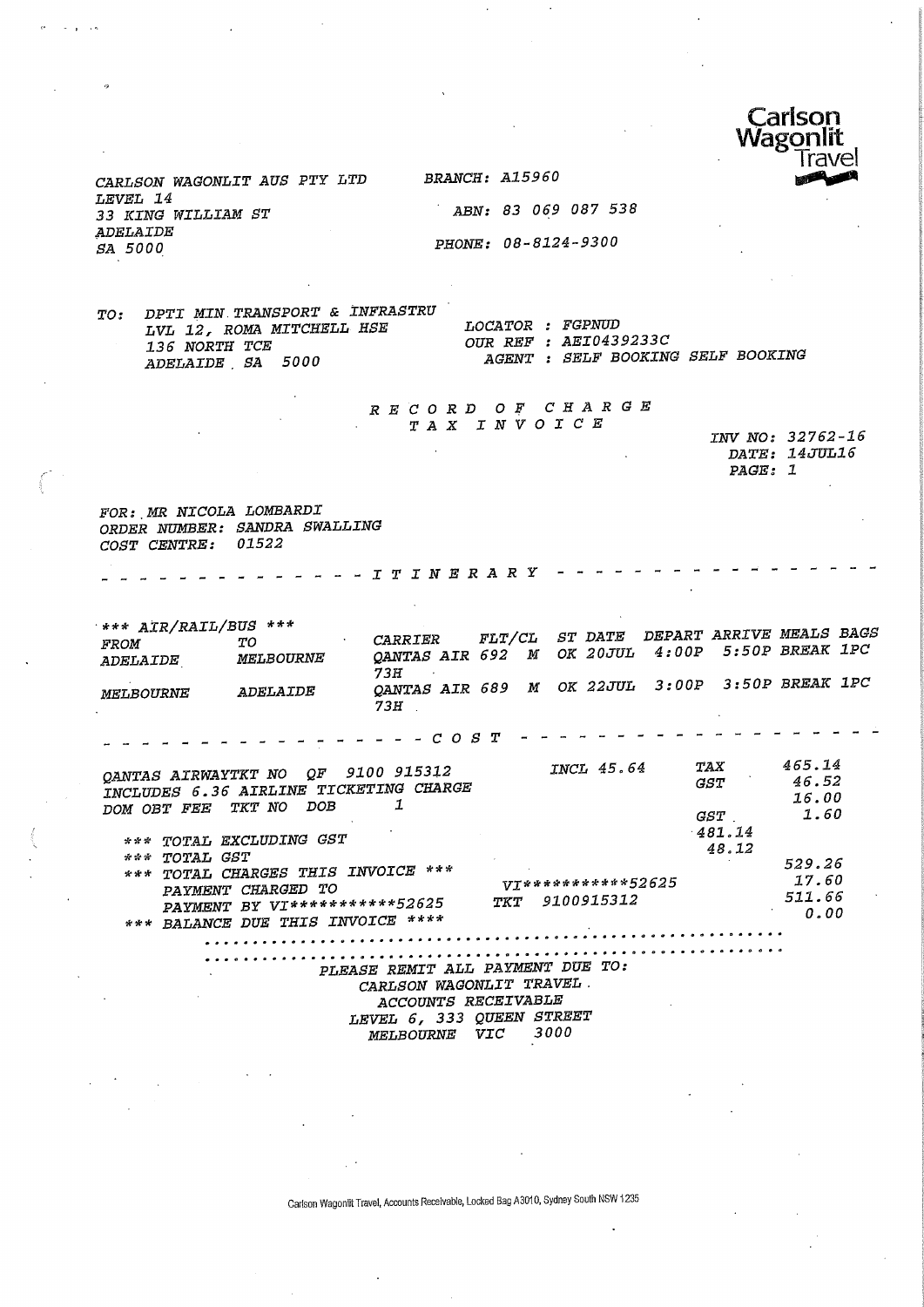# GRAND | HYATT

#### Mr Nick Lombardi

Australia TAX INVOICE 1110424

#### GRAND HYATT MELBOURNE

123 Collins Street Street amelante victoriano.<br>Diametra

Phone:  $613065723401$ Fax: +613 9650 3491 melbourne.grand@)hyatt.com  $\mathcal{L}$ 

| Room        | 1505        |
|-------------|-------------|
| Persons     | 1           |
| Arrival     | 20 JUL 16   |
| Departure   | 22 IUL 16   |
| Printed     | 22 JUL 2016 |
| Ext.Ref.No. | 32FXLKLJ    |
| Page        | $1$ of $1$  |
|             |             |

### .ia and the second of the second contribution of the second contribution of the second contribution of the second contribution of the second contribution of the second contribution of the second contribution of the second

| 20 JUL 16 | Accommodation                                       |       | Routed From Lombardi Nick Of Room #1505 | 290.00    |
|-----------|-----------------------------------------------------|-------|-----------------------------------------|-----------|
| 21 JUL 16 | Accommodation                                       |       | Routed From Lombardi Nick Of Room #1505 | 290.00    |
| JUL 16    | Collins Kitchen Breakfast Food                      |       | Room# 1505 : CHECK# 1044282             | 42.00     |
| 22 JUL 16 | Credit Card Commission Surcharge<br>XXXXXXXXXXX0516 | XX/XX |                                         | 9.33      |
| 22 JUL 16 | Master Card<br>XXXXXXXXXXXX0516                     | XX/XX |                                         | $-631.33$ |

| <b>Hyatt Gold Passport Summary</b> | Total net of Tax               | 573.92 | AUD. |
|------------------------------------|--------------------------------|--------|------|
| Membership: 531667718L             | GST 10%                        | 57.41  | AUD  |
| Bonus Code(s):                     | Total including Tax            | 631.33 | AUD  |
| Qualifying Night(s): 2             | * Indicates non-taxable supply |        |      |
| Eligible Spend: 565.44             | Balance Due                    | 0.00   | AUD  |
| Redemption Eligible: 42.00         |                                |        |      |

Summary Invoice, please see front desk for eligible details.

Summary invoice, please see front desk for eligibility details.

I agree that I am personally liable for the payment of this statement, and that if any third party authorised for payment of the same does not do so, that my liability for payment shall be joint with said third party.

#### Signature

| Credit Card Settlement Information:                    |                                                                        |                           |
|--------------------------------------------------------|------------------------------------------------------------------------|---------------------------|
| Merch ID ·<br>Trans ID<br>App Code<br><b>Trans Amt</b> | Card #<br>41166310 Capture<br>076157 Foreign Amt<br>$631.33$ DCC xRate | XXXXXXXXXXX0516<br>Manual |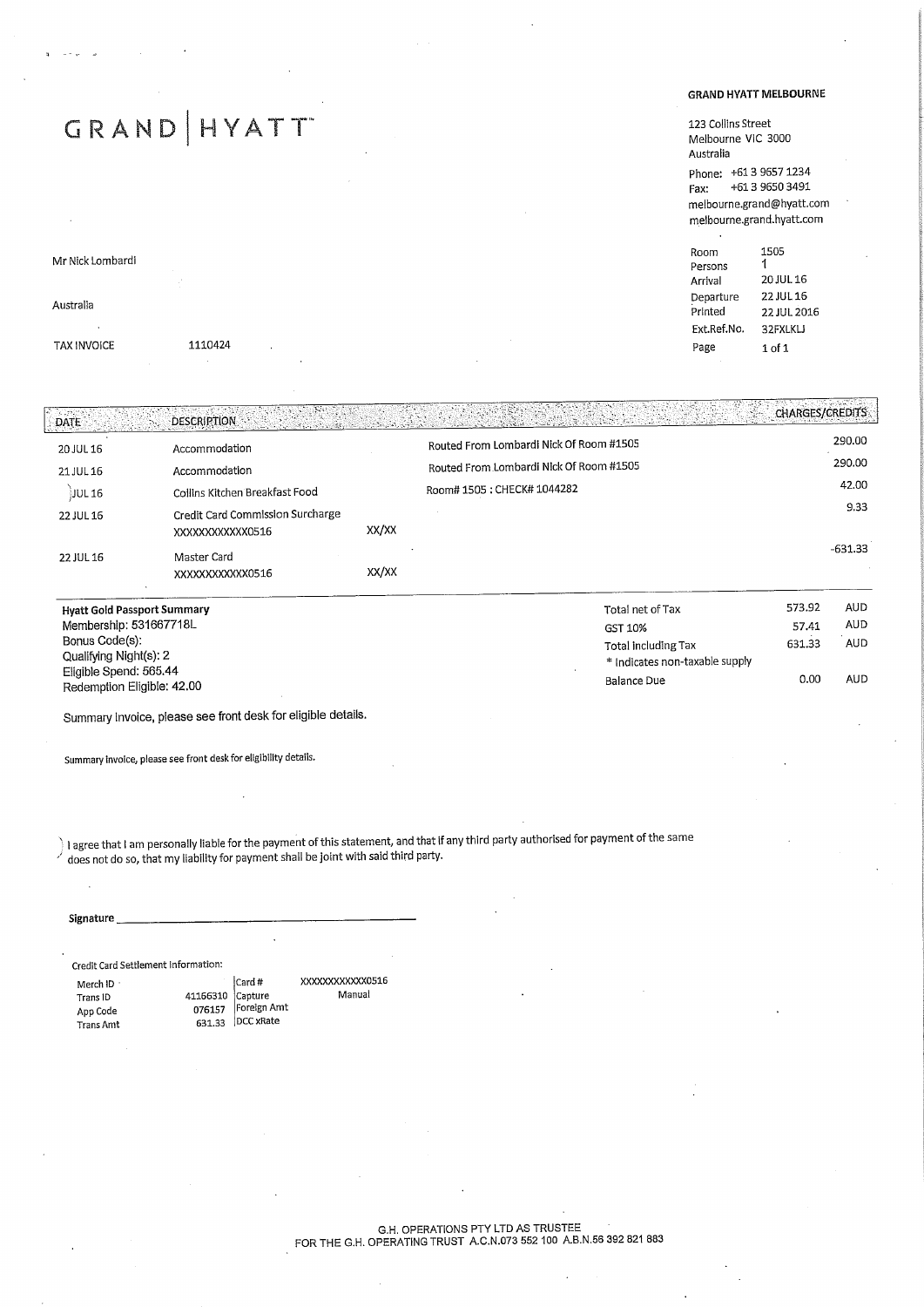## GRAND HYATT

Mr Stephen Mullighan MP 142 Gawler Place Adelaide SA 5000 Australia

TAX INVOICE 1110359

#### GRAND HYATT MELBOURME

123 Collins Street<br>1123 Collins Andread umburne vic seser<br>Delette Australia  $P = 5539723404$ Fax: +61 3 9650 3491<br>melbourne.grand@hyatt.com melbourne.grand@hyatt.com melbourne.grand.hyatt.com

Room<br>Persons 2210  $\overline{1}$ Arrival 20 JUL 16 Departure 22 JUL 16 Printed 09 AUG 2016 Printed 09 AUG 2016<br>2016 AUG 2016 32FXLKLL Page 1 of 1

| <b>Hyatt Gold Passport Summary</b><br>Membership: 531667742C |                         |       | Total net of Tax<br>$CCT 10\%$ | 527.26<br>52.74 | AUD<br><b>AUD</b> |
|--------------------------------------------------------------|-------------------------|-------|--------------------------------|-----------------|-------------------|
| 22 JUL 16                                                    | Visa<br>XXXXXXXXXXX3234 | XX/XX |                                |                 | -580.00           |
| 21 JUL 16                                                    | Accommodation           |       |                                |                 | 290.00            |
| 20 JUL 16                                                    | Accommodation           |       |                                |                 | 290.00            |
| $\sqrt{2}$ date                                              | DESCRIPTION.            |       |                                | CHARGES/CREDITS |                   |

| Membership: 531667742C    | GST 10%                        | 52.74  | AUD. |
|---------------------------|--------------------------------|--------|------|
| Bonus Code(s):            | Total including Tax            | 580.00 | AUD  |
| Qualifying Night(s): 2    | * Indicates non-taxable supply |        |      |
| Eligible Spend: 527.26    | Balance Due                    | 0.00   | AUD. |
| Redemption Eligible: 0.00 |                                |        |      |

Summary Invoice, please see front desk for eligible details.

Summary invoice, please see front desk for eligibility details.

I agree that I am personally liable forthe payment of this statement, and that if any third party authorised for payment of the same does not do so, that my liability for payment shall be joint with said third party.

Manual

Signature

Credit Card Settlement Information:

Merch ID Trans ID App Code Trans Amt 41166312 237075 580.00 Card #<br>Capture Capture Foreign Amt DCC xRate XXXXXXXXXXXX3234

G.H. OPERATIONS PTY LTD AS TROSTEL FOR THE G.H. OPERATING TRUST A.C.N.073 552 100 A.B.N.56 392 821 88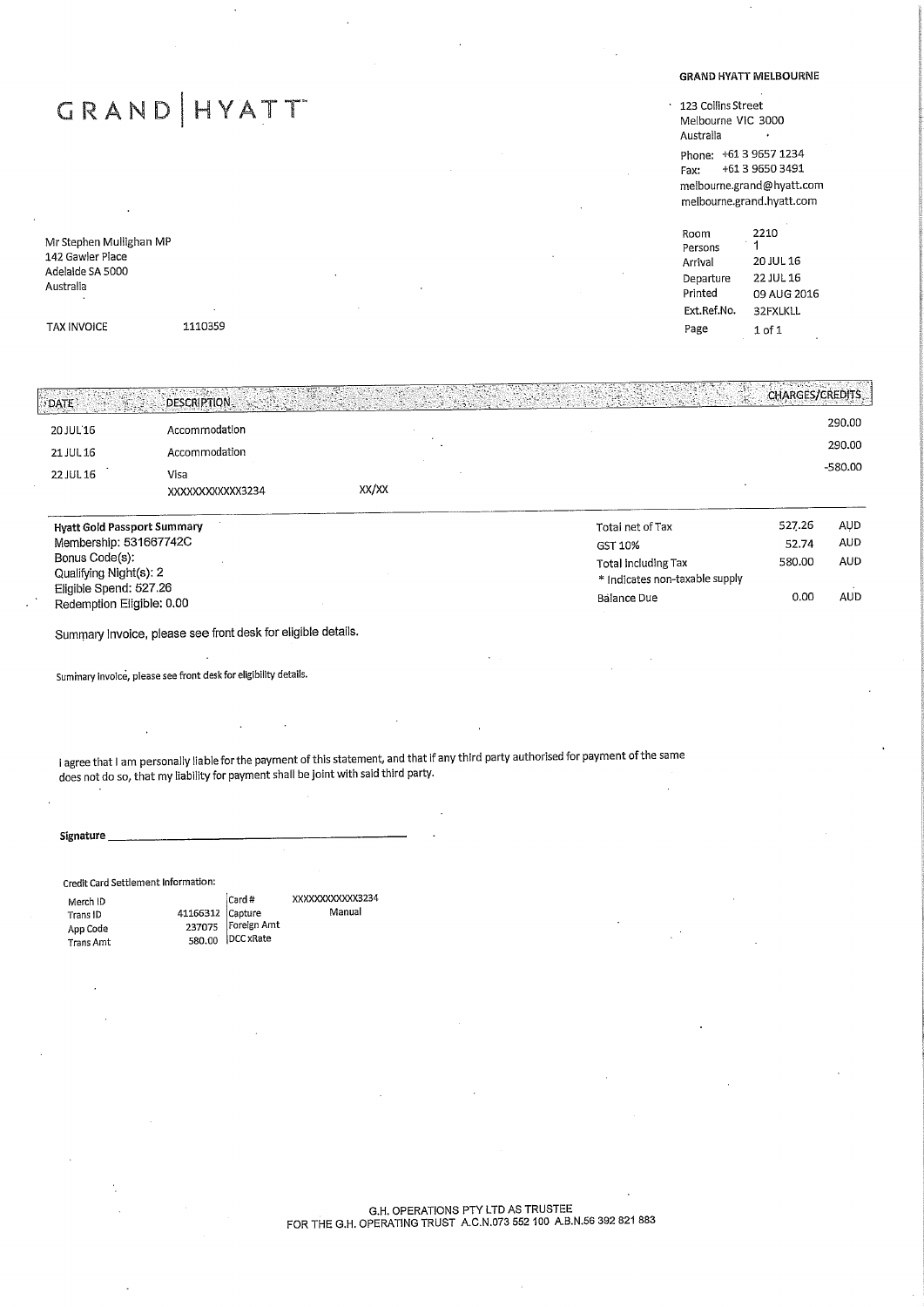## CABCHARGE<br>TAX INVOICE

| BLACK CAB VIC<br>TAXI VHB604<br>MERCHANT <id:<br>TERMINAL ID:<br/>CLIENT ID:<br/>DRIVER ID:<br/>DRIVER ABN:</id:<br> | 132227<br>VIC AU<br>24124685<br>V34109<br>A4065<br>596136 |
|----------------------------------------------------------------------------------------------------------------------|-----------------------------------------------------------|
| PICK UP:                                                                                                             | AIRPORT                                                   |
| DEST:                                                                                                                | MELBOURNE                                                 |
| CARD:                                                                                                                | 308300 991                                                |
| EXPIRES:                                                                                                             | 01/21 (C)                                                 |
| CARCHARGE                                                                                                            | CHARGE A/C                                                |
| FARE                                                                                                                 | \$77,00                                                   |
| OTHER                                                                                                                | \$0.00                                                    |
| EXTRAS                                                                                                               | \$0.00                                                    |
| TOTAL FARE<br>INC. GST<br>SERVICE FEE                                                                                | \$77.00<br>\$7.70                                         |
| 7                                                                                                                    | \$84.70                                                   |
| TOTAL                                                                                                                | AUD                                                       |
| APPROVED                                                                                                             | ΩO                                                        |

\*\*\* CUSTOMER RECEIPT \*\*\*<br>20/07/16 16:05 049158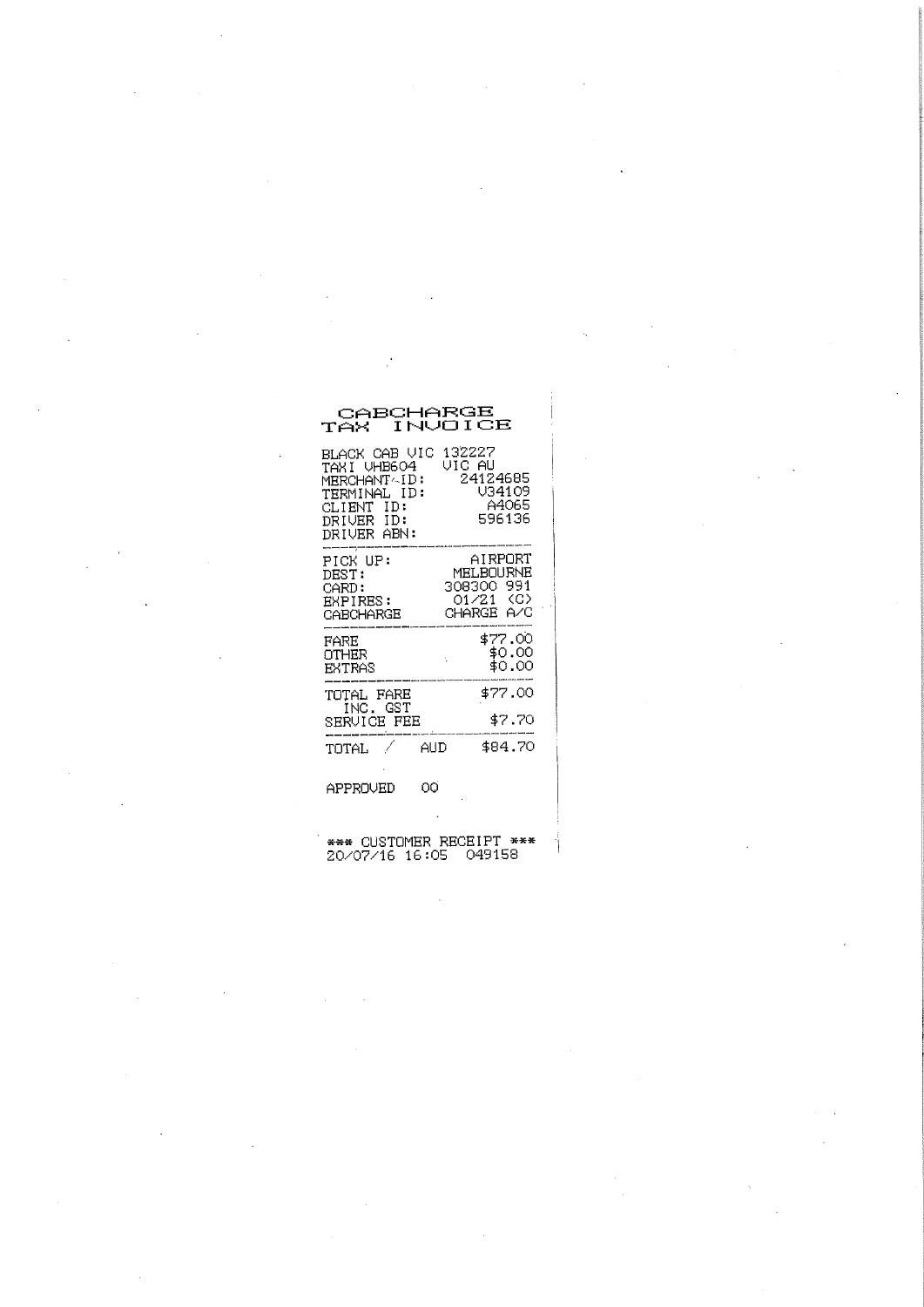## ADVIIANNH<br>G-TNUAICE TAX INVOICE

| BLACK CAB VIC       | 132227         |
|---------------------|----------------|
| TAXI M3661          | VIC AU         |
| MERCHANT ID:        | 24124685       |
| TERMINAL ID:        | V31053         |
| CLIENT ID:          | A3830          |
| DRIVER ID:          | 500644         |
| DRIVER ABN:         |                |
|                     |                |
| PICK UP:            | CAULFIELD EAST |
| DEST:               | HAWTHORN       |
| CARD:               | 308300 991     |
| EXPIRES:            | $01/21$ (C)    |
| CABCHARGE           | CHARGE A/C     |
|                     |                |
|                     | \$19.70        |
| FARE                | \$0.00         |
| OTHER               | \$0.00         |
| EXTRAS              |                |
|                     | \$19.70        |
| TOTAL FARE AUD      |                |
| INC. GST            |                |
|                     |                |
|                     |                |
|                     |                |
| APPROVED            | 00             |
|                     |                |
| SERVICE FEE<br>5% - | ON A/C         |
|                     |                |

 $1/07/16$  15:06 029278 I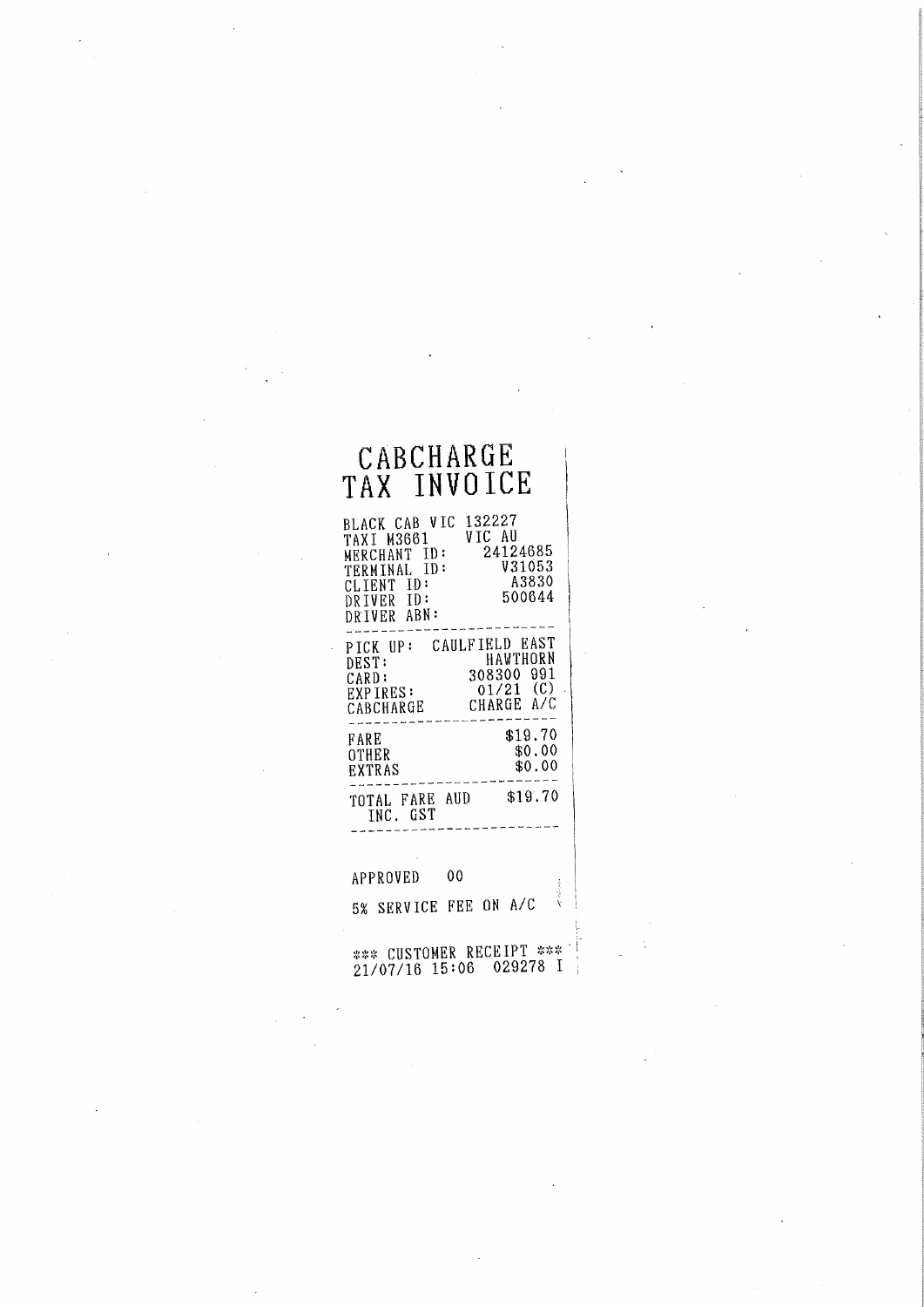| CABCHARGE<br>TAX INVOICE                                                                               |     |                                                       |                             |
|--------------------------------------------------------------------------------------------------------|-----|-------------------------------------------------------|-----------------------------|
| SILVERTOP VIC<br>TAXI M9522<br>MERCHANT ID:<br>TERMINAL ID:<br>CLIENT ID:<br>DRIVER ID:<br>DRIUER ABN: |     | 131008<br>VIC AU<br>24124826                          | V32424<br>2181<br>505506    |
| PICK UP:<br>DEST:<br>CARD:<br>EXPIRES:<br>CABCHARGE                                                    |     | MEI JAOU RNE<br>308300 991<br>01/21 (C)<br>CHARGE A/C | HAWTHORN                    |
| FARE<br>OTHER<br>EXTRAS                                                                                |     |                                                       | \$18.10<br>\$0.00<br>\$2.00 |
| TOTAL FARE AUD<br>INC. GST                                                                             |     |                                                       | \$20.10                     |
| $- - - - -$<br>$-1$                                                                                    | . . |                                                       |                             |

 $\mathbb{R}^2$ 

APPROVED  $_{\rm OO}$ 

 $\mathcal{L}_{\mathcal{L}}$ 

5% SERVICE FEE ON A/C

\*\*\* CUSTOMER RECEIPT \*\*\*<br>21/07/16 16:24 065218 I

 $\sim$  .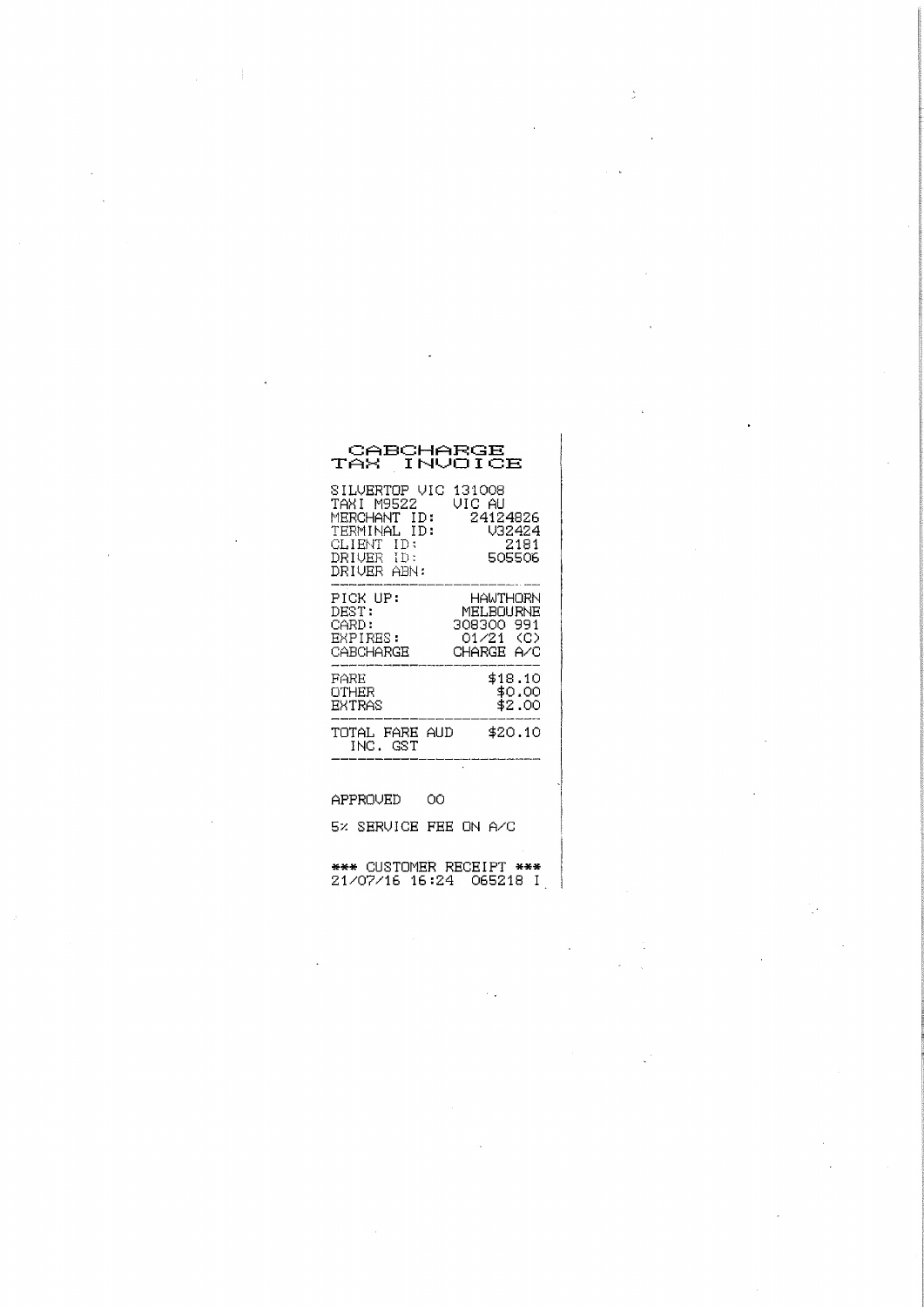# CABCHARGE<br>TAX INVOICE

| SILVERTOP VIC<br>TAXI M3773<br>MERCHANT ID:<br>TERMINAL ID:<br>CLIENT ID:<br>DRIUER ID:<br>DRIUER ARN: | 131008<br>VIC AU<br>24124826<br>V32118<br>2181<br>550334 |
|--------------------------------------------------------------------------------------------------------|----------------------------------------------------------|
| PICK IIP:                                                                                              | MEI .BOLIRNE                                             |
| DEST:                                                                                                  | MELBOURNE ARPT                                           |
| CARD:                                                                                                  | 308300 991                                               |
| EXPIRES:                                                                                               | 01/21 (C)                                                |
| CABCHARGE                                                                                              | CHARGE A/C                                               |
| FARE                                                                                                   | \$55.70                                                  |
| OTHER                                                                                                  | \$6.00                                                   |
| <b>EXTRAS</b>                                                                                          | \$0.00                                                   |
| TOTAL FARE<br>AUD<br>ING. GST                                                                          | \$61.70                                                  |

 $APPROVED$  00

5% SERVICE FEE ON A/C

s»» DRIUER RECEIPT »»\* 22/07/1& 12:15 OG3234 I